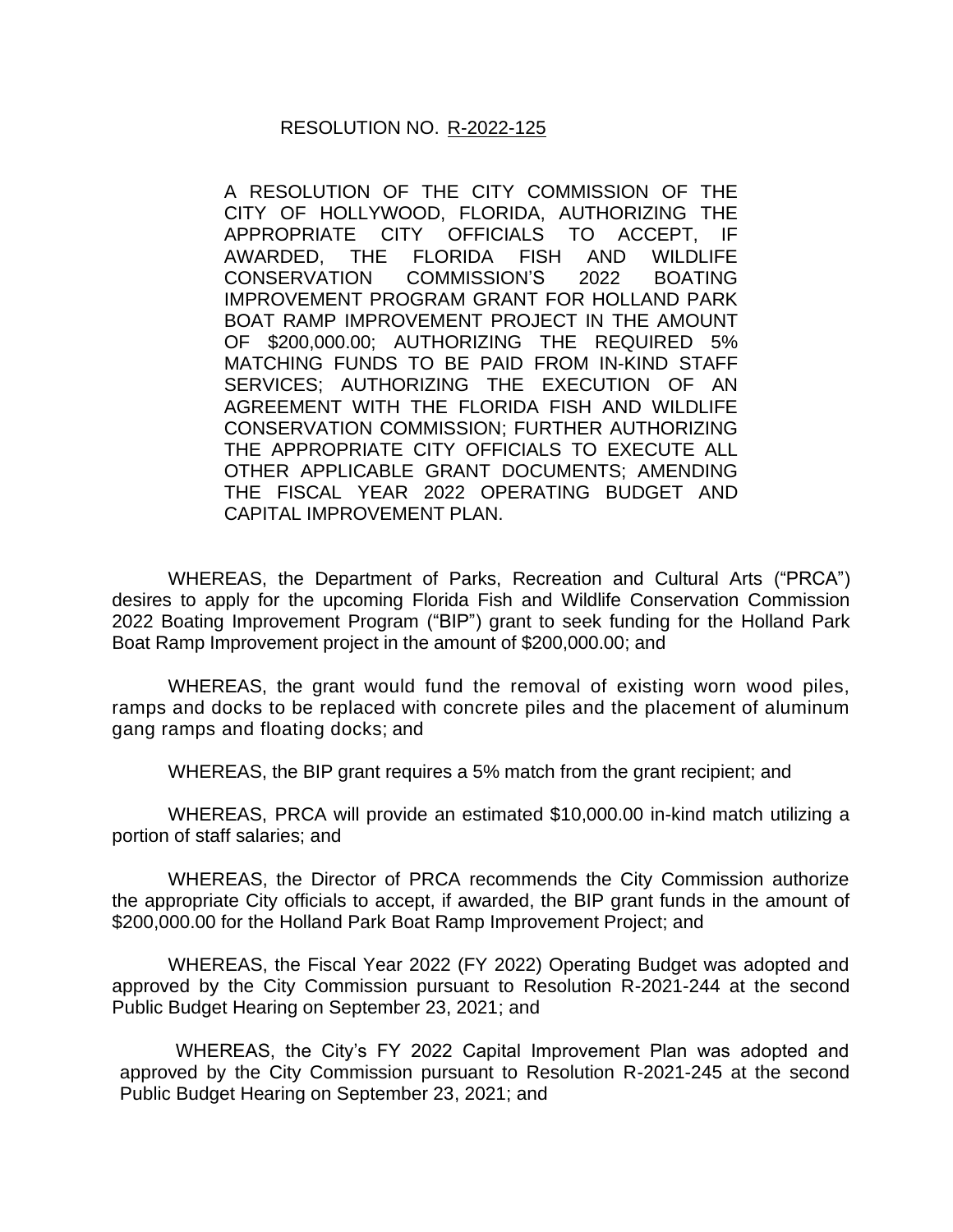WHEREAS, if awarded, this Resolution seeks to amend the approved FY 2022 Operating Budget and Capital Improvement Plan as set forth in the attached Exhibit "1."

NOW THEREFORE, BE IT RESOLVED BY THE CITY COMMISSION OF THE CITY OF HOLLYWOOD, FLORIDA:

Section 1: That the foregoing "WHEREAS" clauses are ratified and confirmed as being true and correct and are incorporated in this Resolution.

Section 2: That it approves and authorizes the appropriate City officials to accept the 2022 Florida Fish and Wildlife Conservation Commission Boating Improvement Program grant for the Holland Park Boat Ramp Improvement project.

Section 3: That the City Manager is authorized to accept the funds, provided that the City Manager shall have the discretion to refuse the grant in those circumstances where he determines it is in the best interest of the City to do so, in which case he shall advise the City Commission of his intention to refuse the grant.

Section 4: That upon the Florida Fish and Wildlife Conservation Commission Boating Improvement Program grant funds being awarded to the City, and the City Manager accepting the award, the appropriate City officials are authorized to execute all applicable grant documents and agreements in a form acceptable to the City Manager and approved as to form and legal sufficiency by the City Attorney.

Section 5: That these amendments to the Operating Budget of the City of Hollywood for the Fiscal Year beginning October 1, 2021, relating to the Special Revenue Fund (Fund 111) and set forth in detail in the attached Exhibit "1," are adopted and authorized as Amendments to the Operating Budget and Capital Improvement Plan of the City of Hollywood for the Fiscal Year 2022.

Section 6: That the Department of Financial Services is authorized to create and establish in the appropriate fund the necessary accounts to recognize the receipt of grant funding and to appropriate grant related funding as may be required.

Section 7: That this Resolution shall be in full force and effect immediately upon its passage and adoption.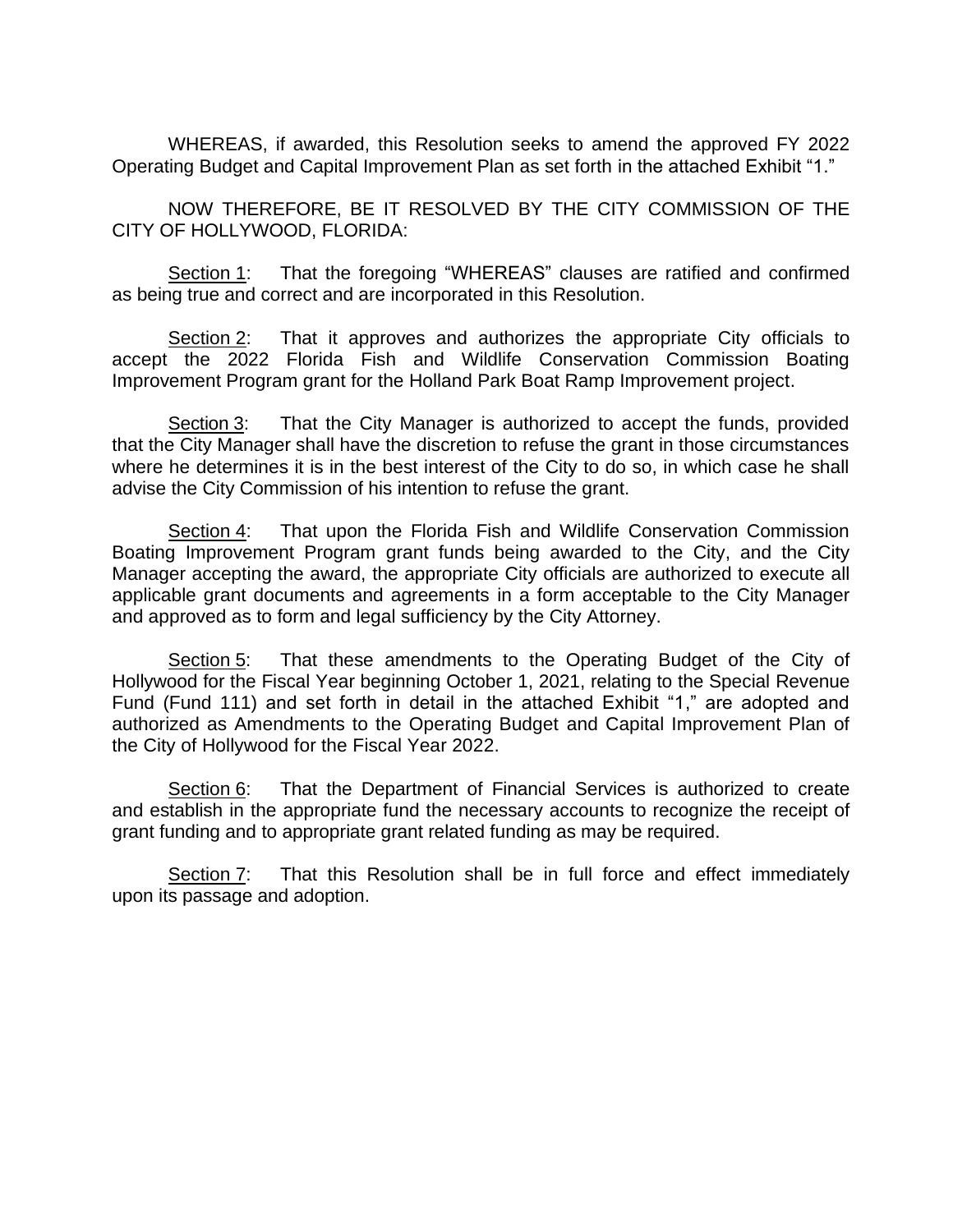A RESOLUTION OF THE CITY COMMISSION OF THE CITY OF HOLLYWOOD, FLORIDA, AUTHORIZING THE APPROPRIATE CITY OFFICIALS TO ACCEPT, IF AWARDED, THE FLORIDA FISH AND WILDLIFE CONSERVATION COMMISSION'S 2022 BOATING IMPROVEMENT PROGRAM GRANT FOR HOLLAND PARK BOAT RAMP IMPROVEMENT PROJECT IN THE AMOUNT OF \$200,000.00; AUTHORIZING THE REQUIRED 5% MATCHING FUNDS TO BE PAID FROM IN-KIND STAFF SERVICES; AUTHORIZING THE EXECUTION OF AN AGREEMENT WITH THE FLORIDA FISH AND WILDLIFE CONSERVATION COMMISSION; FURTHER AUTHORIZING THE APPROPRIATE CITY OFFICIALS TO EXECUTE ALL OTHER APPLICABLE GRANT DOCUMENTS; AMENDING THE FISCAL YEAR 2022 OPERATING BUDGET AND CAPITAL IMPROVEMENT PLAN.

PASSED AND ADOPTED this 4th day of May, 2022.

JOSH LEVY, MAYOR

ATTEST:

PATRICIA A. CERNY, MMC CITY CLERK

APPROVED AS TO FORM AND LEGAL SUFFICIENCY for the use and reliance of the City of Hollywood, Florida, only.

DOUGLAS R. GONZALES CITY ATTORNEY